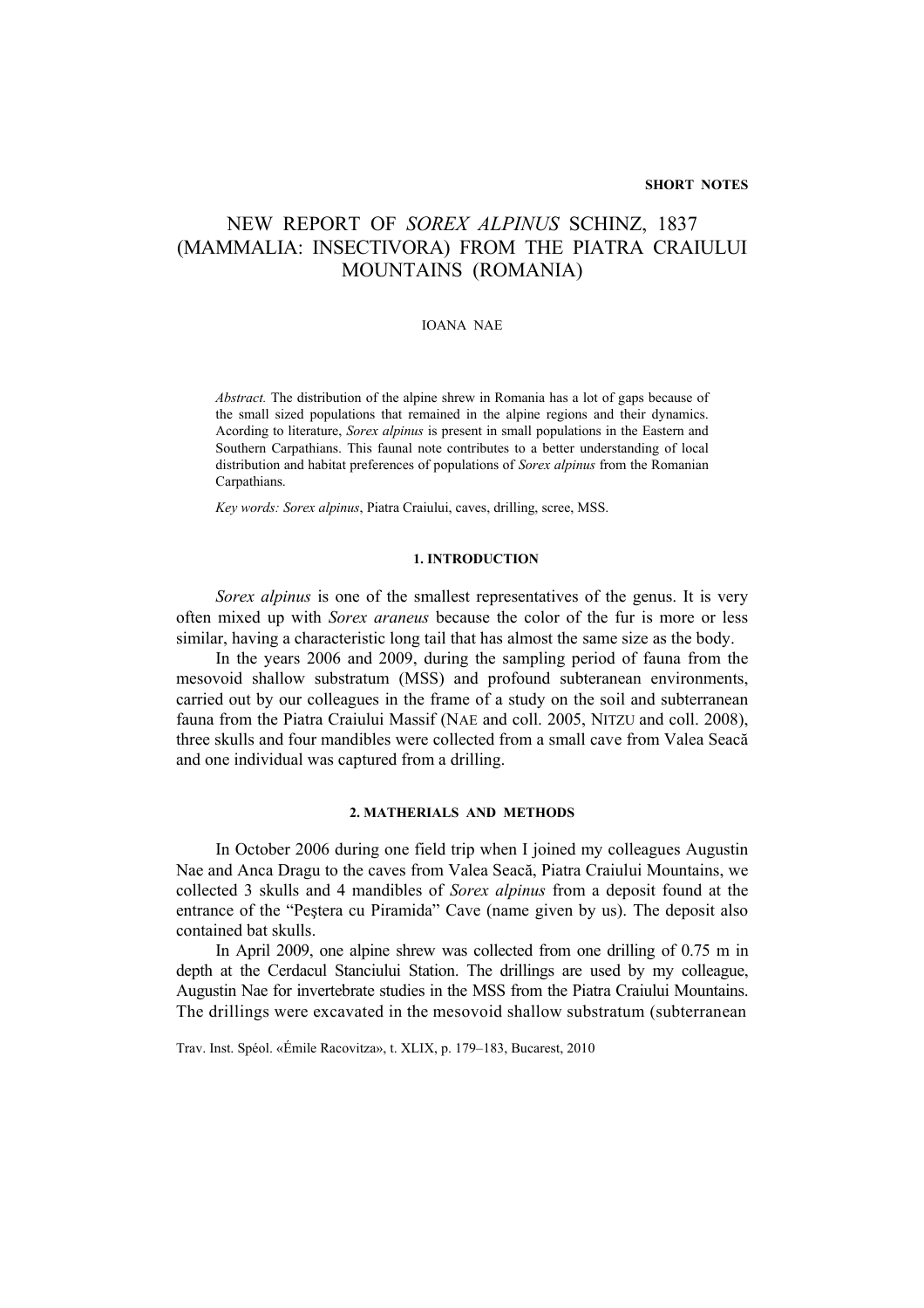superficial environment) at 50 to 75 cm in depth, then, a PVC tube (10 cm in diameter) with small holes (8 mm in diameter) on the walls and a pitfall type trap at its base was placed in each of them. They were completely buried in the MSS and the top of the tube was covered with a plastic bag, to obturate the access of the epigaeic fauna. The traps contain ethylene-glycol as preservation agent. Each drilling was emptied monthly, excepting the winter period when the whole area is covered by thick snow. The specimen has penetrated the drilling tube at the base, enlarging one of the wall holes.

The material from the "Peştera cu piramidă" Cave was cleaned of the debris, measured and it is preserved in the collection of Institute of Speleology "Emil Racovitza", Bucharest. The head, body and tail length of the alpine shrew from the drilling was measured. The skull had been cleaned of the tissues, and after that the main cranial measurements were taken.

- The cranial measurement used for al the skulls are:
- **condilobasal length of the skull** measured only for the specimen found in the drilling, because the other skulls found in the cave were not complete.
- **hight of the mandibular ramus** measured only at two of the mandibles from the cave, (the other two beeing broken) and at the specimen from the drilling.
- **length of the skull,** present only for the individual from the drilling
- **breadth of the skull**
- **length of the superior tooth row**
- **length of the inferior tooth row**

#### **3. RESULTS AND DISCUSSIONS**

The length of the head and body of the specimen from the drilling is 35 mm, and the length of the tail is 34 mm.

The cranial measurements are presented in Table 1.

*Table 1* 

Values of the cranial measurements of *Sorex alpinus* skulls. (**c.-b.**: condilobasal; **I**: incomplete)

| <b>Station</b> |         | $c. - b.$<br>length<br>(mm) | Heigth of<br>mand. ramus<br>(mm) | Length<br>of skull<br>(mm) | <b>Breadth</b><br>of skull<br>(mm) | Length of<br>sup. tooth<br>row (mm) | Length of<br>inf. tooth<br>row (mm) |
|----------------|---------|-----------------------------|----------------------------------|----------------------------|------------------------------------|-------------------------------------|-------------------------------------|
| P. cu          | Skull 1 |                             |                                  |                            | 0,9                                | 0,7                                 |                                     |
| Piramidă       | Skull 2 |                             |                                  |                            |                                    | 0,9                                 |                                     |
|                | Skull 3 |                             |                                  |                            |                                    | 0,8                                 |                                     |
|                | Mand. 1 |                             | 4,25                             |                            |                                    |                                     | 0,7                                 |
|                | Mand. 2 |                             | 4,3                              |                            |                                    |                                     | 0,8                                 |
|                | Mand. 3 |                             |                                  |                            |                                    |                                     | 0,8                                 |
|                | Mand. 4 |                             |                                  |                            |                                    |                                     |                                     |
| Cerdacul       | Skull   | 10,5                        | 0,3                              | 10.55                      | 0.7                                | 0,6                                 | 0,6                                 |
| Stanciului     |         |                             |                                  |                            |                                    |                                     |                                     |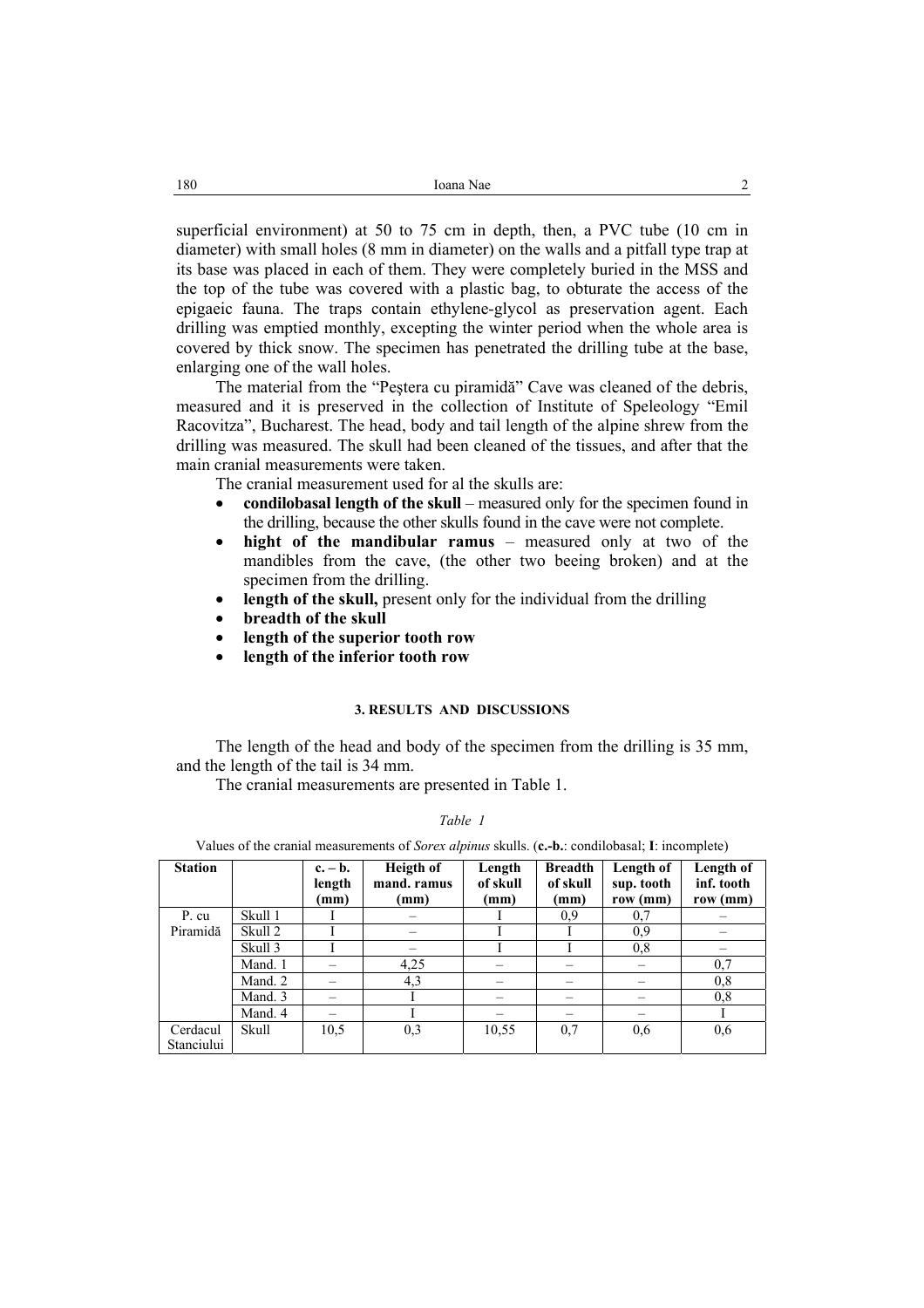The skull is smaller than the one of the common shrew (*Sorex araneus*). His teeth are tipped with brown, a characteristic feature for *Sorex*. The upper unicuspids gradually diminish in size from the first to the fifth. Viewed from the lateral side, the fifth upper cusp  $(P^2)$  is plainly visible all over its breadth (Fig. 1) in comparison with *Sorex araneus* where  $P^2$  is only partly visible and it is smaller. The lower incisior  $(I_1)$  is three-cusped and the canine  $C_1$  has two cusps (Fig. 2).





Fig. 1 – *Sorex alpinus* upper jaw. Fig. 2 – *Sorex alpinus* lower jaw.

#### **DISTRIBUTION**

*Sorex alpinus* was recorded for the Pyrenees, Alps, Balkans, Harz, Carpathians and Sudetes Mountains (PUCEK, 1981) at altitudes over 500 m. It was reported at 2500 m in the Alps and its biology is poorly known.

In Romania *Sorex alpinus* is represented by isolated populations from the Southern and North of the Eastern Carpathians. His presence is assumed in the other groups of the Carpathian Mountains, although it hadn't been collected yet. The first information about the alpine shrew in Romania comes from MILLER's "Catalogue of the Mammals of Western Europe" (1912) where are mentioned 4 individuals collected from Hateg by E. DODSON. Later, the species is citated by CORNELSON and coll. (1955) from Iacobeni-Vatra Dornei (Suceava County), SZABO (1965) from Rodna and Suhard Mountains, SIMIONESCU (1968) from Ceahlău Mountains, BARBU and coll. (1980) from Câmpulung-Muscel, SIMIONESCU (1985) from Bicazului Gorges, BENEDEK (2005) from Râu-Şes, Retezat, Cibinului, Făgăraş Mountains and Lotrioara Valley. Our study enlarges the species distribution in the Southern Carpathians (first record for the Piatra Craiului Massif) (Fig. 3) and represents the first observation on the presence of this species in the superficial subterranean environment.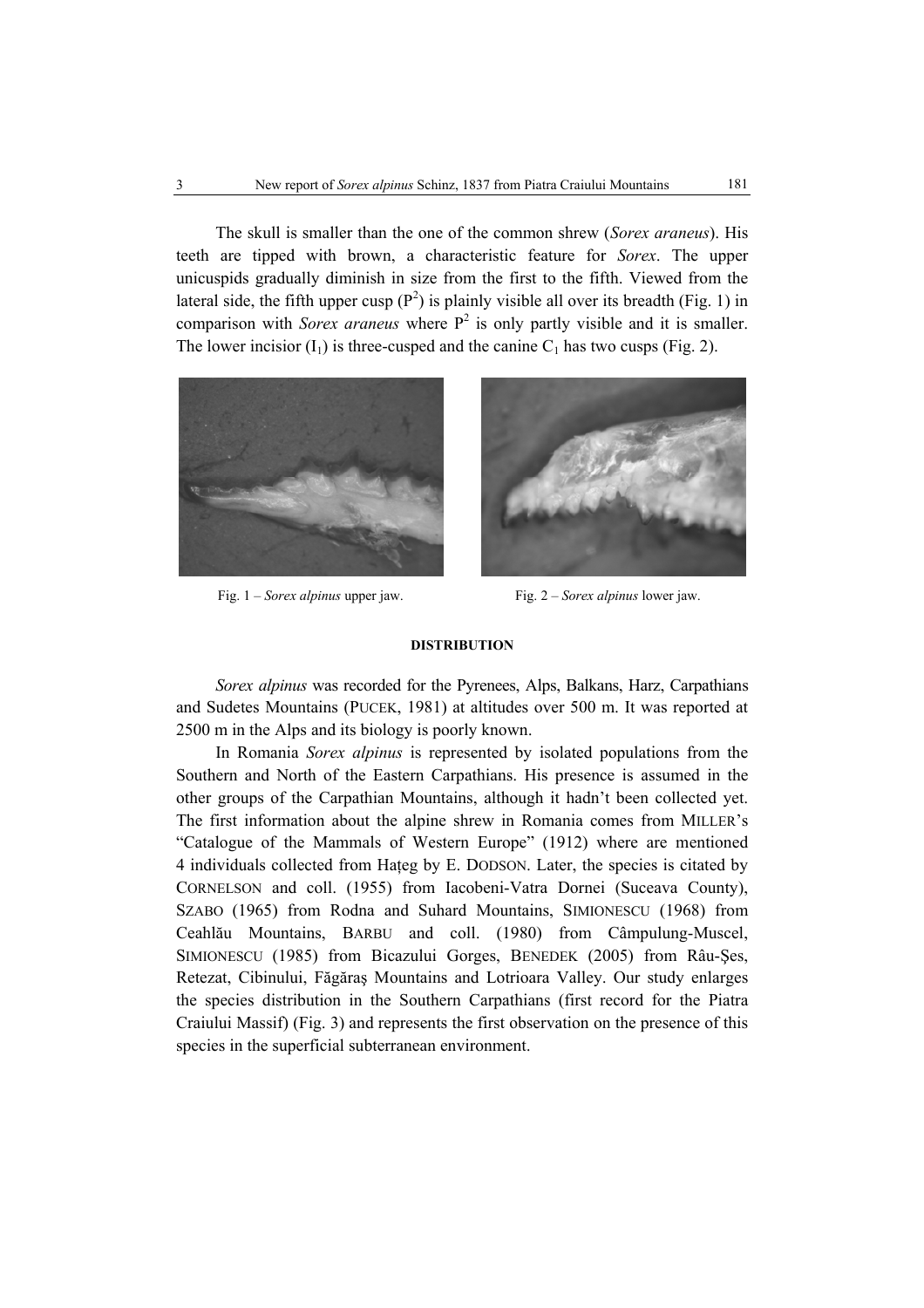

Fig. 3 – The distribution map of *Sorex alpinus* in Romania (after MURARIU and BENEDEK, 2005). **1** – Retezat Mts.; **2** – Iacobeni – Vatra Dornei; **3** – Rodna Mts.; **4** – Suhard Mts.; **5** – Ceahlău Mts.; **6** – Câmpulung-Muscel; **7** – Cheile Bicazului; **8** – Râu Şes – Ţarcului Mts.; **9** – Retezat Mts.; **10** – Lotrioara Valley – Cibinului Mts.; **11** – Făgăraş Mts.

## **REFERENCES**

- 1. MURARIU, D. *Insectivora. Fauna României*, **XVI**, 2001.
- 2. MURARIU D., BENEDEK A.,M., *New Reports on the Presence of Sorex alpinus Schinz, 1837 (Insectivora: Soricidae) in the Southern Carpathians.* Trav. Mus. "Gr. Antipa". **Vol. XLVIII**, *395–405*, 2005.
- 3. NAE A., M. VLAICU, I. POPA, T. CONSTANTINESCU, V. IAVORSCHI, E. NITZU, *First note on the invertebrate fauna of caves in the Piatra Craiului National Park* . Travaux de l'Institut de Spéologie "Emile Racovitza", t. **XLIII–XLIV**, *133–164,* (2004–2005), 2006 .
- 4. NAE A., NITZU E., POPA I., GIURGINCA A., PLAIASU R, *Dinamica sezoniera a 6 grupuri taxonomice de nevertebrate in mediul subteran superficial din Masivul Piatra Craiului (Sezonal Dynamic of 6 taxonomic groups of Invertebrates from the Mesovoid Shallow*